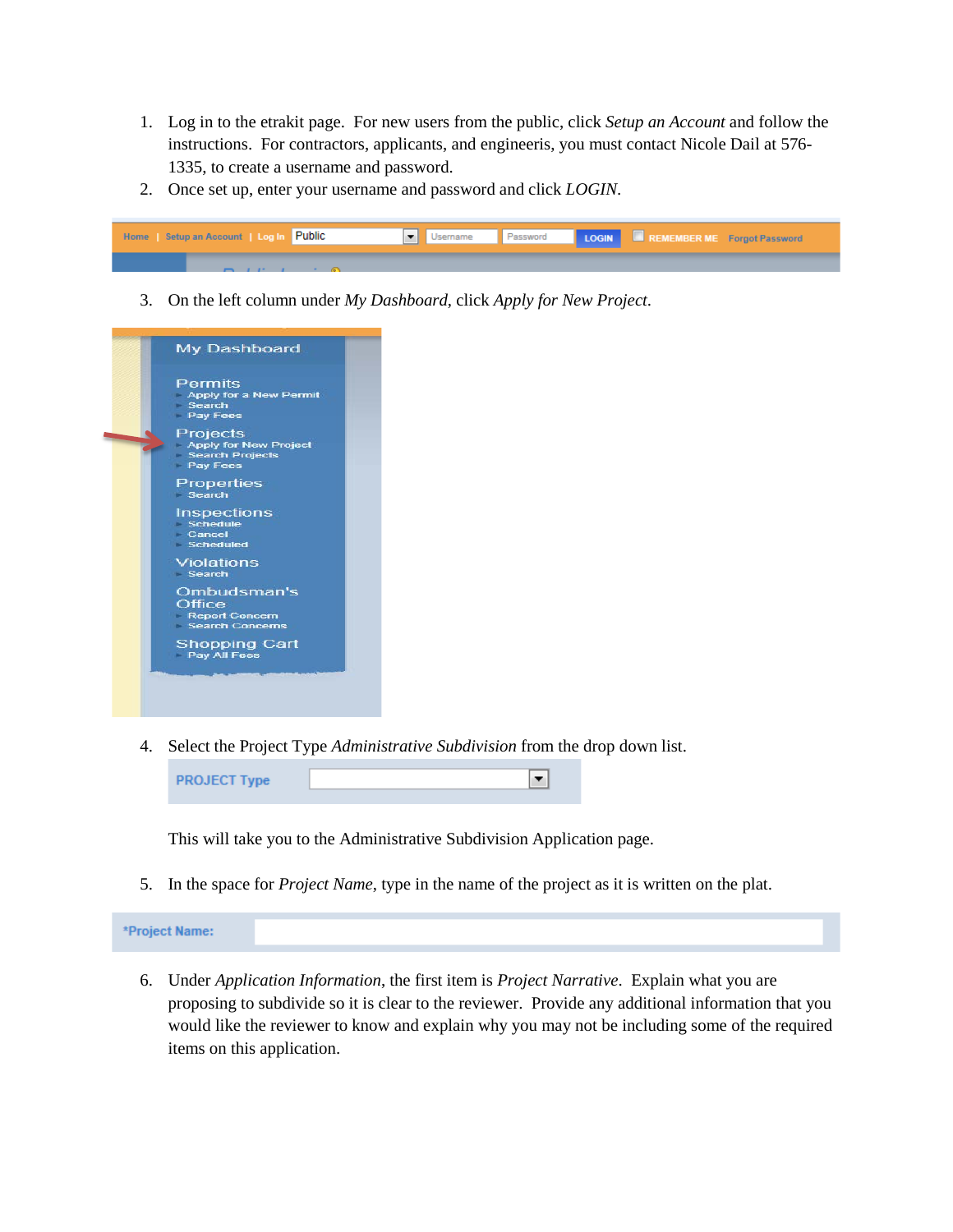

7. Tax map numbers should be entered in the format of #####-##-##. If there are multiple parcels, separate each tax map number with a comma.



8. # of new lots created- If an existing parcel is being divided into two, then the # of new lots created is 1. If an existing parcel is being divided into 4 lots (of 5 acres or more), then the # of new lots created is 3. (This is important for calculating the correct fees.) Enter this number here.



9. # of acres- Enter the total number of acres shown on the plat in numerical form. For example, 12.34.

| $#$ OF ACRES: |  |  |
|---------------|--|--|
|               |  |  |

10. Enter the name of the water service source. If it is on a well, type "Well".

```
WATER SERVICE
SOURCE:
```
11. Enter the name of the sewer service source. If it is on a septic tank, type "Septic".



12. Check the box to confirm that you have uploaded the plat in .pdf format for review. The upload function is further down the application page.



13. Under the **Location** heading, select Search by TMS#. Then type in the tax map number for the parcel, in the format #####-##-##, and click the Search button.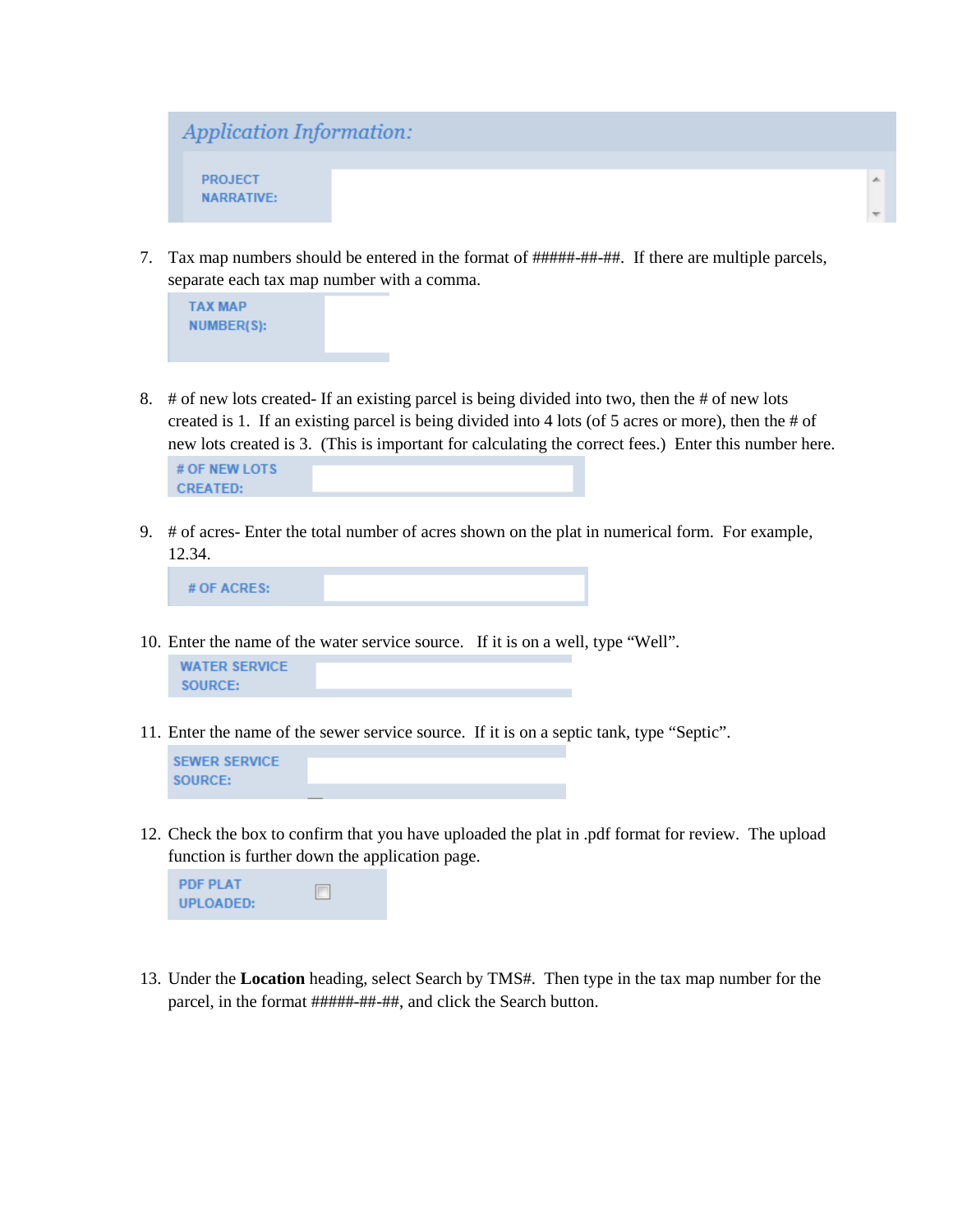| Location                                       |               |
|------------------------------------------------|---------------|
| Enter all or part of the TMS# and press search |               |
| Search By 7MS#   11401-02-02                   | <b>SEARCH</b> |
|                                                |               |

After clicking Search, a list of tax map numbers will appear. Click on the correct parcel.

| Enter all or part of the TMS# and press search |               |
|------------------------------------------------|---------------|
| <b>Search By</b><br>TMS#<br>11401-01-01<br>▼   | <b>SEARCH</b> |
| Select address below                           |               |
| R11401-01-01 - 1340 SUMTER ST - PARCEL         |               |
|                                                |               |
|                                                |               |
|                                                |               |
| Click on this parcel number.                   |               |
|                                                |               |
|                                                |               |

14. Only click this box if you are the property owner of record.

| <b>Your Relation to this Project</b>                                  |  |
|-----------------------------------------------------------------------|--|
| <b>Property Owner</b><br>Check this box if you are the Property Owner |  |

15. Uploading attachments. You can upload all of your documents here. The naming convention for each *description* should follow the format "Type\_date". The date should be the date of submittal and should be in the format yymmdd. For example, if you are submitting site plans on March 20, 2014, the file description would be titled "Siteplan\_140320".